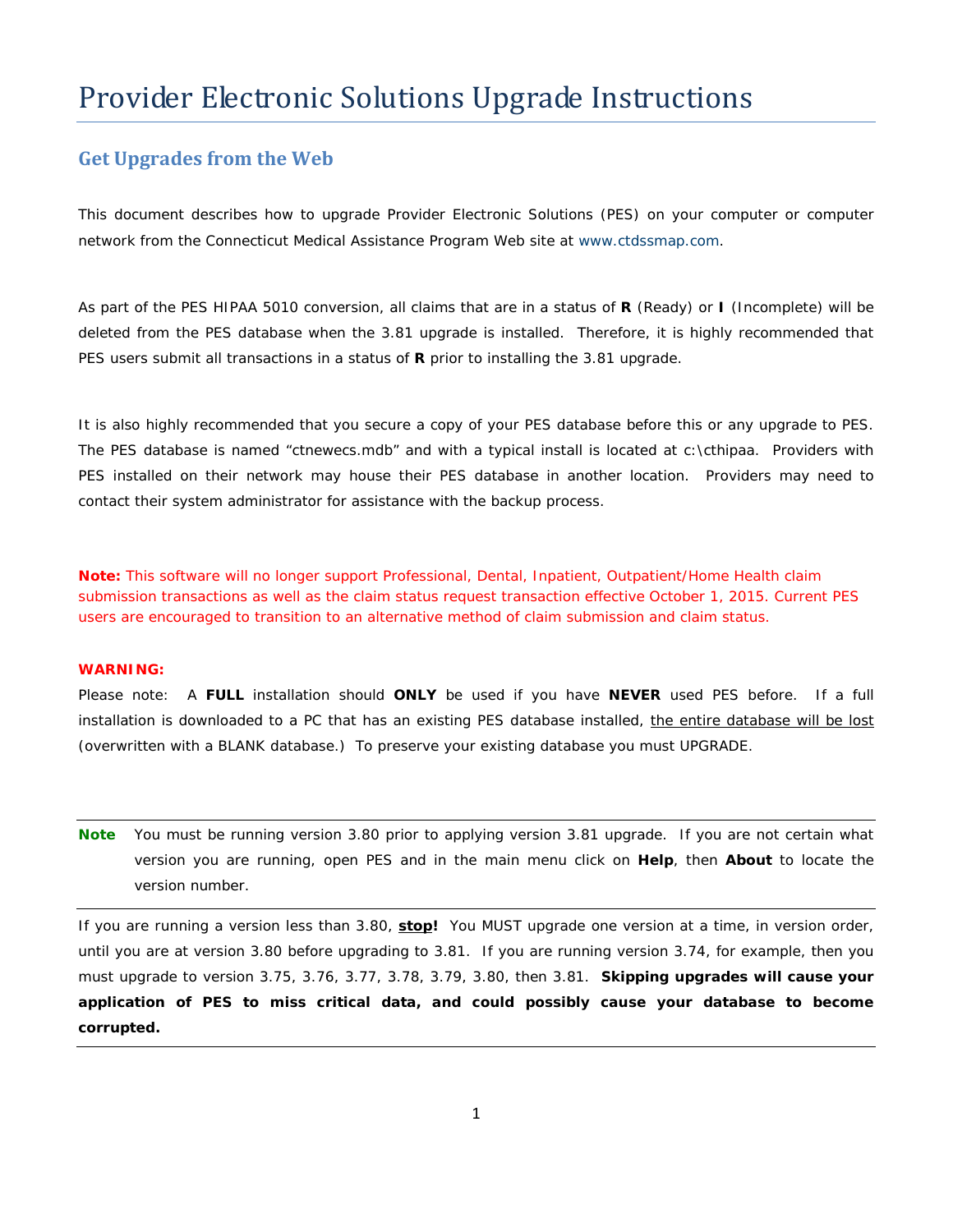**Please Note:** In order to ensure that transactions sent through PES 3.81 are fully HIPAA 5010 compliant, there are a few changes that need to be made prior to upgrading the PES application:

- On the PES *Main Menu* click **Tools** and then select **Options**
	- o Make sure that the *Contact Phone #* listed in the *Batch* tab does not contain any spaces, parentheses, or hyphens.

| HP Provider Electronic Solutions (HIPAA)                                                                                            |                                                                                             |              |
|-------------------------------------------------------------------------------------------------------------------------------------|---------------------------------------------------------------------------------------------|--------------|
| Forms Communication Lists<br>Reports<br>File                                                                                        | <b>Tools</b><br>Security<br>Window<br>Help                                                  |              |
| ◉╋ୀ                                                                                                                                 | Archive<br>r<br>Database Recovery<br>Þ<br><b>Get Upgrades</b><br>Change Password<br>Options |              |
| <b>D</b> Options<br><b>Batch</b><br>Web<br>Modem<br>Carrier                                                                         | <b>Retention</b><br>Payer/Processor                                                         | X            |
| Trading Partner ID 100000326<br>Web Logon ID   T100000326<br>Entity Type Qualifier $\begin{bmatrix} 2 & \blacksquare \end{bmatrix}$ | Web Password XXXXXXXX                                                                       |              |
| Last/Org Name TEST BATCH                                                                                                            |                                                                                             | HeIp         |
| <b>First Name</b><br>Contact Phone # 5555555555                                                                                     |                                                                                             | Print        |
|                                                                                                                                     |                                                                                             | 0K           |
|                                                                                                                                     |                                                                                             | <b>Close</b> |

- On the *Main Menu* click **Lists** and then **Billing Provider**. For each listed provider you must verify that:
	- o The *Provider ID* field contains the provider's correct NPI number or Medicaid ID.
	- o The *Taxonomy Code* on file is the taxonomy code the provider used to enroll with the CT Medical Assistance Program.
	- o If you have a provider listed without an NPI number, the *Taxonomy Code* field is left blank.
	- o The *Provider Address* fields (*Line* 1 and *Line* 2) do not contain a P.O. Box.
	- o The *Zip* code is 9 digits in length (zip+four format).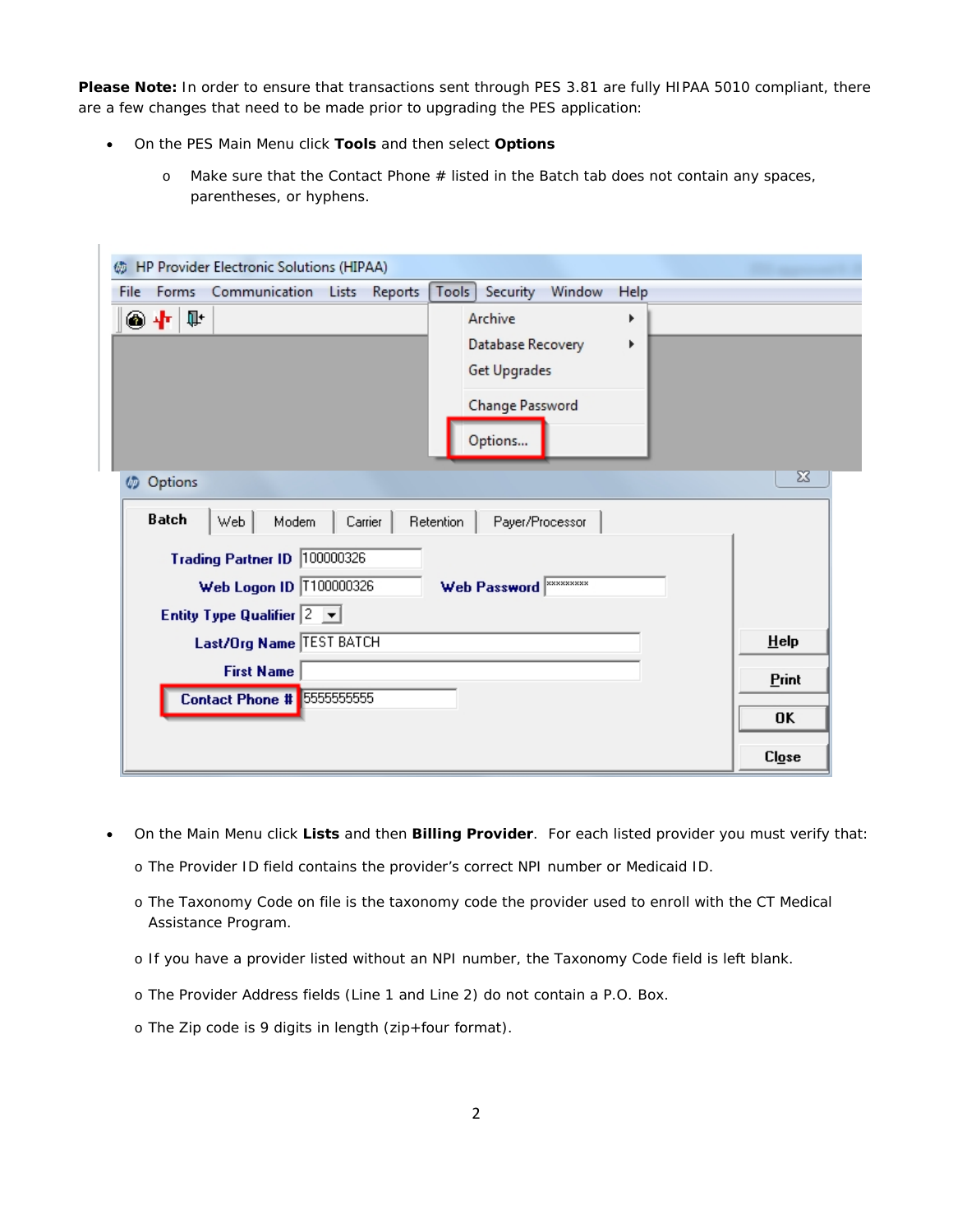| C HP Provider Electronic Solutions (HPAA)                                             | <b>CONTROL MACRAIN</b> |
|---------------------------------------------------------------------------------------|------------------------|
| Elle Forms Communication Lists Beports Tools Security Window Help<br>● 中 新<br>Client  |                        |
| <b>Biling Provider</b>                                                                |                        |
| Other Provider<br>Taxonomy                                                            |                        |
| Admit Source<br><b>Admission Type</b>                                                 |                        |
| Carrier                                                                               |                        |
| <b>Condition Code</b><br>Diagnosis ICD9                                               |                        |
| Diagnosis ICD10                                                                       |                        |
| Occurrence<br>Other Insurance Reason                                                  |                        |
| Patient Status                                                                        |                        |
| <b>Place Of Service</b><br>Policy Holder                                              |                        |
| Revenue                                                                               |                        |
| Surgical ICD9/HCPCS<br>Type Of Bill                                                   |                        |
| Value Code                                                                            |                        |
|                                                                                       |                        |
|                                                                                       |                        |
|                                                                                       |                        |
|                                                                                       |                        |
|                                                                                       |                        |
|                                                                                       |                        |
|                                                                                       |                        |
|                                                                                       |                        |
|                                                                                       |                        |
|                                                                                       |                        |
| Reference Lists                                                                       | 81914152654            |
| $\circ$ 5 $\pi$ to $\theta$ will<br>$\varphi$<br>人のでもの話をゆえてきの言葉などの話のあった<br>œ<br>c.    | 1:26 PM                |
|                                                                                       |                        |
| <b>B</b> HP Provider Electronic Solutions (HIPAA)                                     |                        |
|                                                                                       |                        |
| Edit<br>View<br>Forms Lists<br>Tools<br>Window<br>File<br>Help                        |                        |
|                                                                                       |                        |
| ‰<br>ê<br>电色<br>Ţŀ.<br>ဟ မုု<br>老角<br>4F<br>I٦<br>x.<br>哈                             |                        |
|                                                                                       |                        |
| <b>Billing Provider</b>                                                               | $\boxtimes$            |
|                                                                                       |                        |
| Provider ID 2103211231<br>Provider ID Code Qualifier $\boxtimes$ $\blacktriangledown$ | Add                    |
|                                                                                       |                        |
| Taxonomy Code 213400000X<br>Entity Type Qualifier $\sqrt{2}$<br>▼                     | Delete                 |
| Last/Org Name TEST PROVIDER<br><b>First Name</b>                                      |                        |
|                                                                                       |                        |
| SSN / Tax ID 123456789<br>SSN / Tax ID Qualifier $\boxed{24}$ $\blacktriangleright$   | Undo All               |
|                                                                                       |                        |
| <b>Provider Address</b>                                                               | Save                   |
| Line 1 111 TEST AVE<br>Line 2                                                         |                        |
|                                                                                       | Find                   |
| State CT<br><b>City HARTFORD</b><br>Zip 12345-6761                                    |                        |
|                                                                                       | Print                  |
|                                                                                       |                        |
| Provider ID<br>Last/Org Name<br>Type Qualifier<br>Taxonomy                            |                        |
| 2103211231<br>213400000X<br><b>TEST PROVIDER</b><br>2                                 |                        |
|                                                                                       |                        |
|                                                                                       |                        |
|                                                                                       |                        |
|                                                                                       |                        |
|                                                                                       | C <i>log</i>           |
|                                                                                       |                        |

• These same checks must be done to all entries in the **Other Provider** list.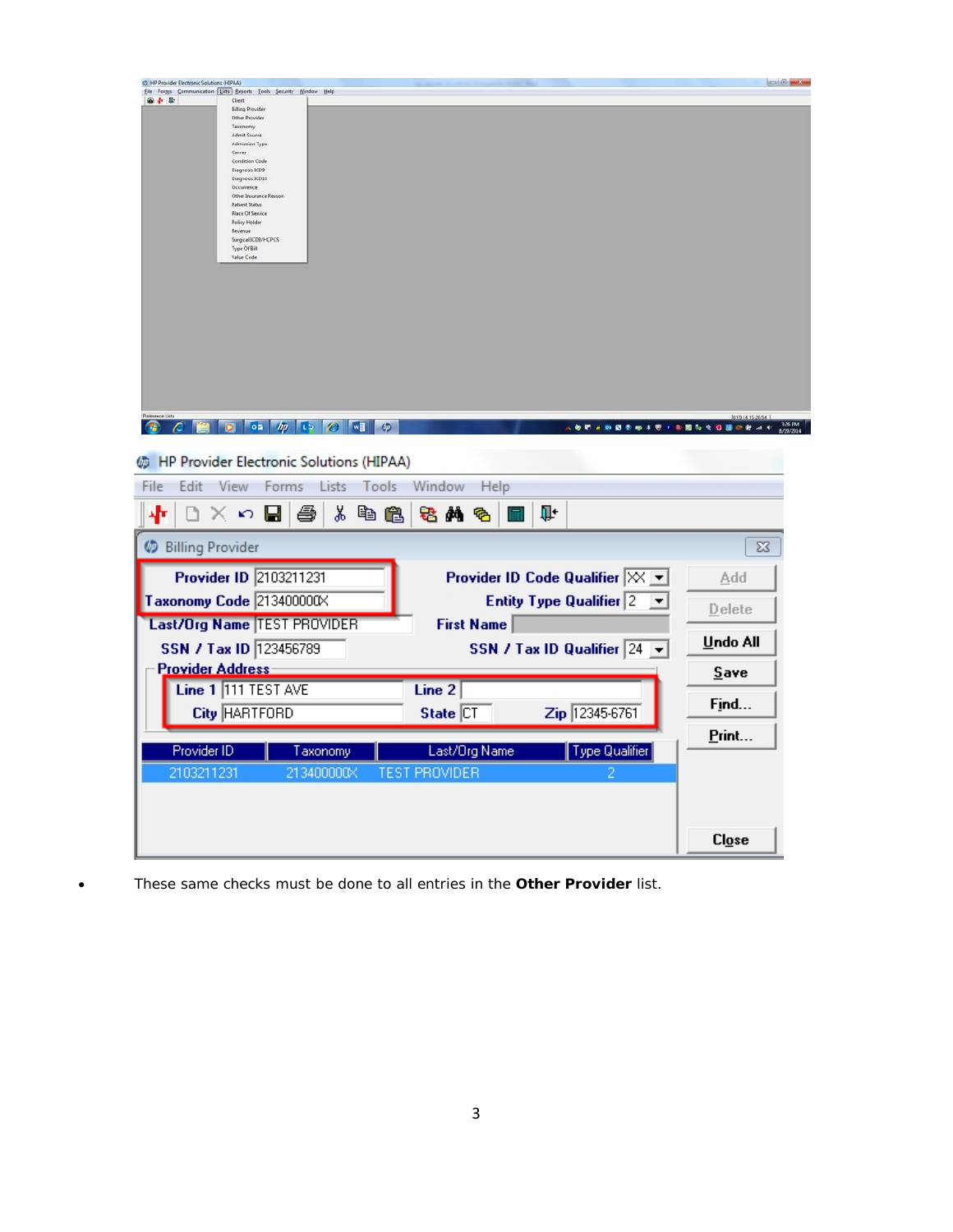#### **Upgrade for Network Install**

**Important:** When applying an upgrade in a network environment, make sure that you upgrade all PCs running PES (primary or **Typical** first, then **Workstations**). This will ensure that all copies of PES remain synchronized. To ensure the upgrade is successful, verify the following:

- No one is using the database at the time the upgrade is being applied
- All PCs running the application are upgraded
- The database is upgraded first
- **Step 1** Locate the primary or **Typical** installation of the PES software; this is where the database resides. It is the *Upgrades* folder of this installation where the upgrade file will need to be located.
- **Step 2** Follow the steps for *Upgrade for Stand Alone Computer* (Steps 1 through 5) and *Apply Upgrades* (Steps 1 through 7).
- **Step 3** Once you have upgraded the primary or **Typical** database, you can begin the workstation upgrades.

It is important that *all* networked installations of PES be upgraded before any users log back into the software and begin to modify the database or submit claims and inquiries.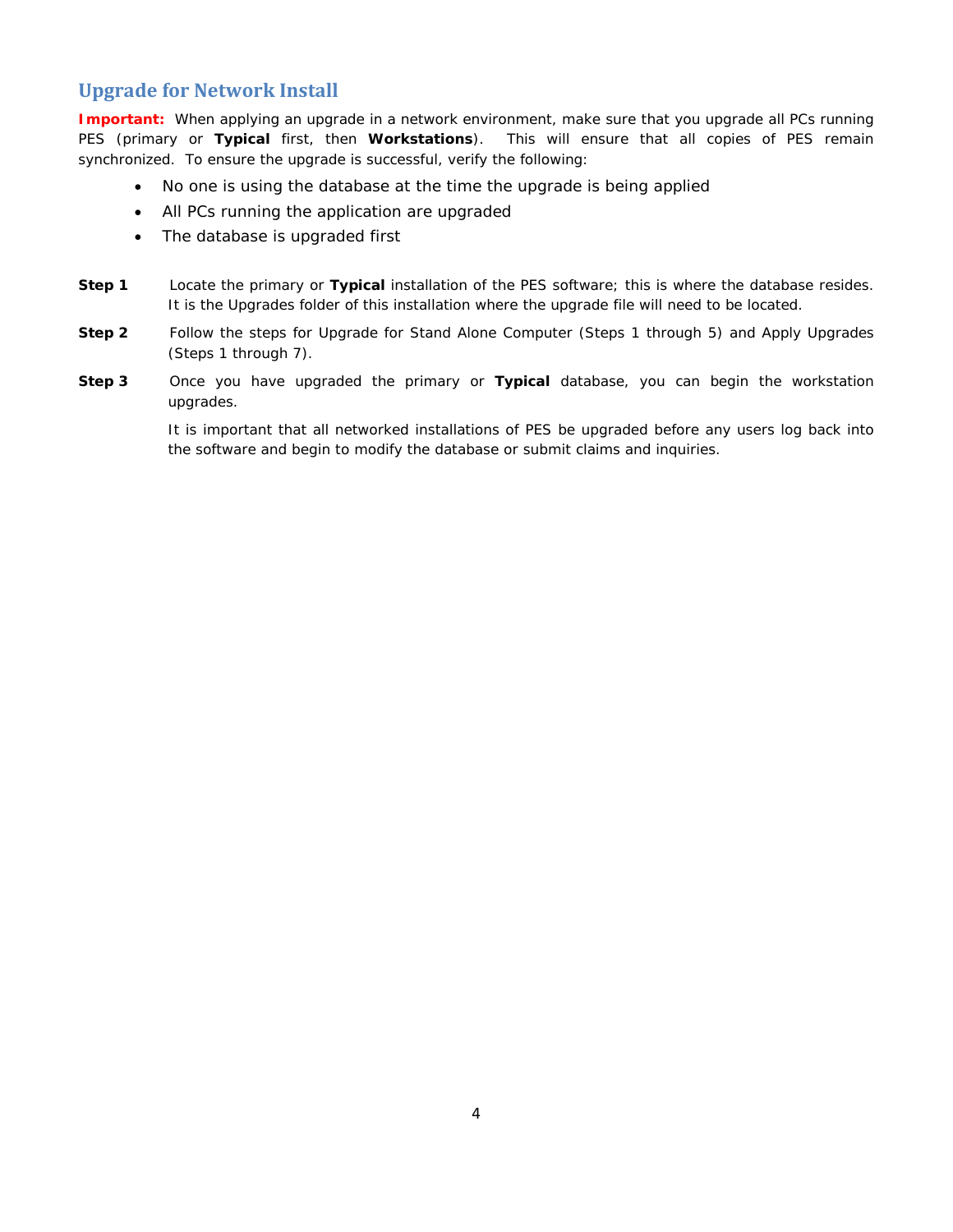## **Upgrade for Standalone Computer via the Web**

#### **Beginning the Upgrade**

Use these instructions to begin a standalone computer upgrade.

**Important:** Before applying the upgrade, verify that the PES software is closed.

- **Step 1** From the EDI Software window click on Provider Electronic Solutions 3.81 Upgrade. Providers should call EDI Support for assistance if they have any questions or need assistance with any prior software versions.
- **Step 2** The File Download screen displays. Click **Save.**

| <b>File Download</b> |                                                                                                                                                                                  | x |
|----------------------|----------------------------------------------------------------------------------------------------------------------------------------------------------------------------------|---|
|                      | Do you want to open or save this file?                                                                                                                                           |   |
|                      | Name: eagl0381.zip<br>Type: WinZip File, 6.67MB                                                                                                                                  |   |
|                      | From: model.ctdssmap.com                                                                                                                                                         |   |
|                      | Cancel<br>Save<br>Open                                                                                                                                                           |   |
|                      | While files from the Internet can be useful, some files can potentially<br>ham your computer. If you do not trust the source, do not open or<br>save this file. What's the risk? |   |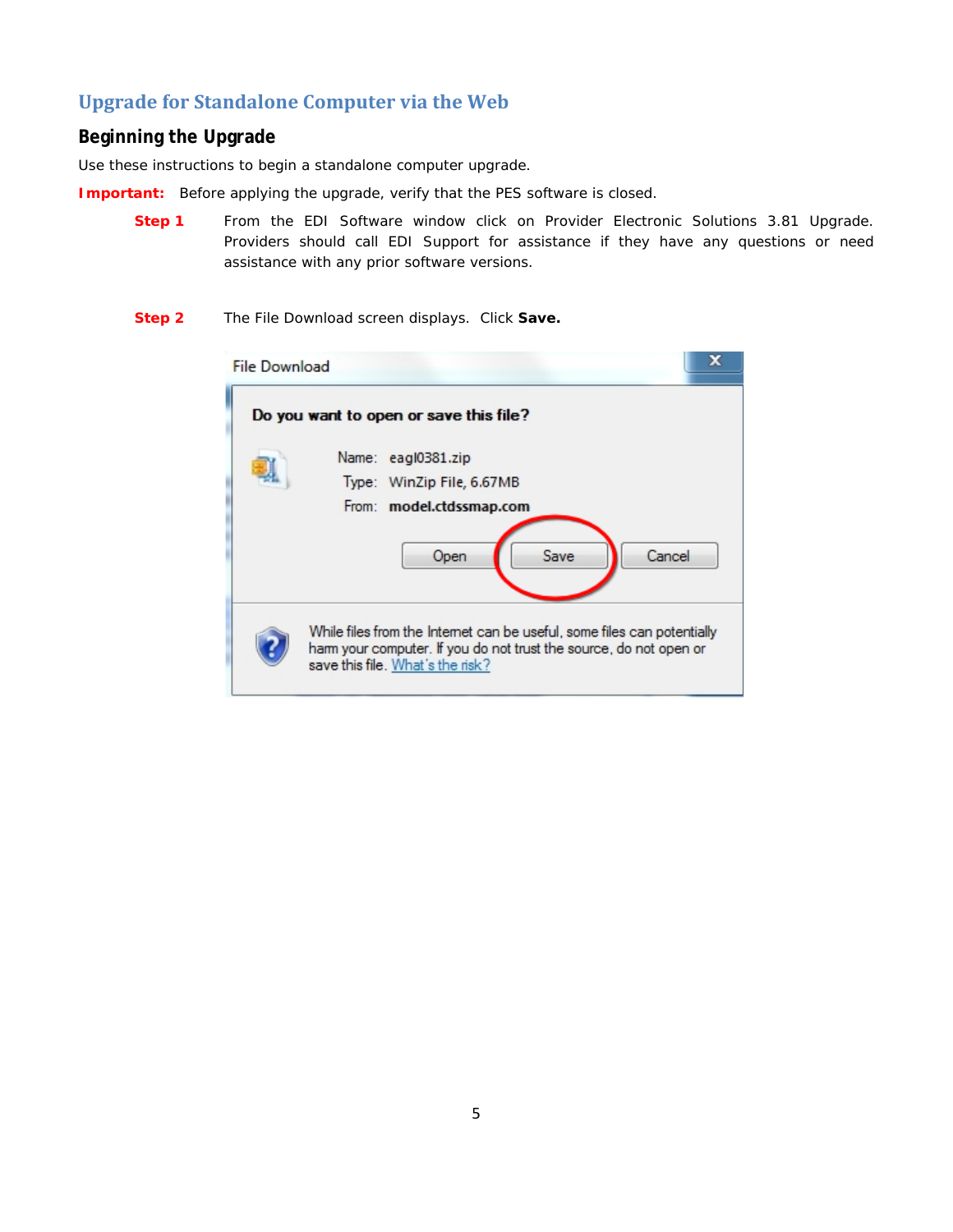| Save As                                                                                                                                                                                                 |                               |                                                 |                                                           |                                    |                  | 83           |
|---------------------------------------------------------------------------------------------------------------------------------------------------------------------------------------------------------|-------------------------------|-------------------------------------------------|-----------------------------------------------------------|------------------------------------|------------------|--------------|
|                                                                                                                                                                                                         |                               | ▶ Computer ▶ PC COE (C:) ▶ cthipaa ▶ upgrades ▶ |                                                           | Search upgrades<br>$-44$           |                  | ٩            |
| Organize v                                                                                                                                                                                              | New folder                    |                                                 |                                                           |                                    | <b>IE +</b>      | $\mathbf{Q}$ |
| Recent Places<br><b>B</b> smitjari<br><b>Libraries</b><br>· Documents<br>Music<br><b>Pictures</b><br>Videos<br>ы<br><b>Computer</b><br>Cia PC COE (C:)<br>$\rightarrow$ publics (\\144.10 $\rightarrow$ | $\overline{\phantom{a}}$<br>Ħ | ×<br>Name<br>temp<br>$=$ eagl $0381$ .zip       | Date modified<br>10/21/2014 3:48 PM<br>10/21/2014 3:47 PM | Type<br>File folder<br>WinZip File | Size<br>6,840 KB |              |
| File name: eagl0381.zip                                                                                                                                                                                 |                               |                                                 |                                                           |                                    |                  | ٠            |
| Save as type: WinZip File                                                                                                                                                                               |                               |                                                 |                                                           |                                    |                  | ۰            |
| <b>Hide Folders</b>                                                                                                                                                                                     |                               |                                                 |                                                           | Save                               | Cancel           |              |



**Step 4** Navigate to the "cthipaa\upgrades" folder on your computer hard drive (default location: c:\cthipaa\upgrades) and click **Save.**

> You must verify that the "*Save As"* window looks like the example shown. Saving the file in the proper directory will ensure a successful upgrade.

|                                                                                                                                                                                                |                 | Computer > PC COE (C:) > cthipaa > upgrades > | ▾                                                         | $4+$<br>Search upgrades            |                  | ۹                |
|------------------------------------------------------------------------------------------------------------------------------------------------------------------------------------------------|-----------------|-----------------------------------------------|-----------------------------------------------------------|------------------------------------|------------------|------------------|
| Organize v                                                                                                                                                                                     | New folder      |                                               |                                                           |                                    | <b>旧 ▼</b>       | $\boldsymbol{a}$ |
| Recent Places<br><b>B</b> smitjari<br>Libraries<br>· Documents<br>Music<br><b>Pictures</b><br>Videos<br><b>AN Computer</b><br>Gia PC COE (C:)<br>$\rightarrow$ publics (\\144.10 $\rightarrow$ | $\epsilon$<br>Ħ | ×<br>Name<br>temp<br>eagl0381.zip             | Date modified<br>10/21/2014 3:48 PM<br>10/21/2014 3:47 PM | Type<br>File folder<br>WinZip File | Size<br>6,840 KB |                  |
| File name: eagl0381.zip                                                                                                                                                                        |                 |                                               |                                                           |                                    |                  | ٠                |
| Save as type: WinZip File                                                                                                                                                                      |                 |                                               |                                                           |                                    |                  | ۰                |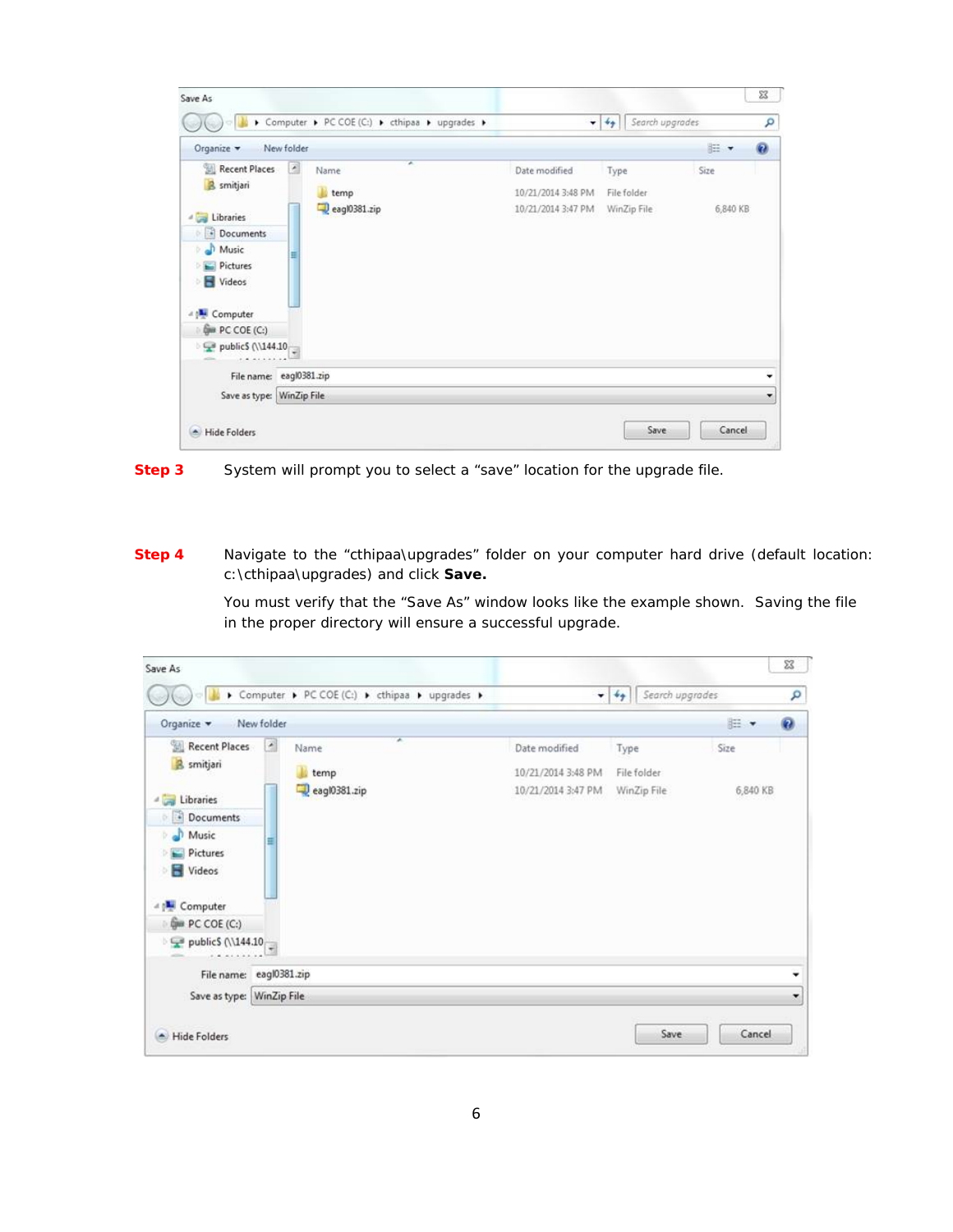**Step 5** The file will be downloaded and saved to your computer. Once the process is completed close the window. Proceed to **Apply Upgrade.**

| X<br>$\qquad \qquad \Box$<br>Download complete                                                                     |  |
|--------------------------------------------------------------------------------------------------------------------|--|
| Download Complete                                                                                                  |  |
| eagl0381.zip from model.ctdssmap.com                                                                               |  |
| Downloaded:<br>6.67MB in 1 sec<br>Download to:<br>C:\cthipaa\upgrades\eagl0381.zip<br>Transfer rate:<br>6.67MB/Sec |  |
| Close this dialog box when download completes                                                                      |  |
| Open Folder<br>Close<br>Open                                                                                       |  |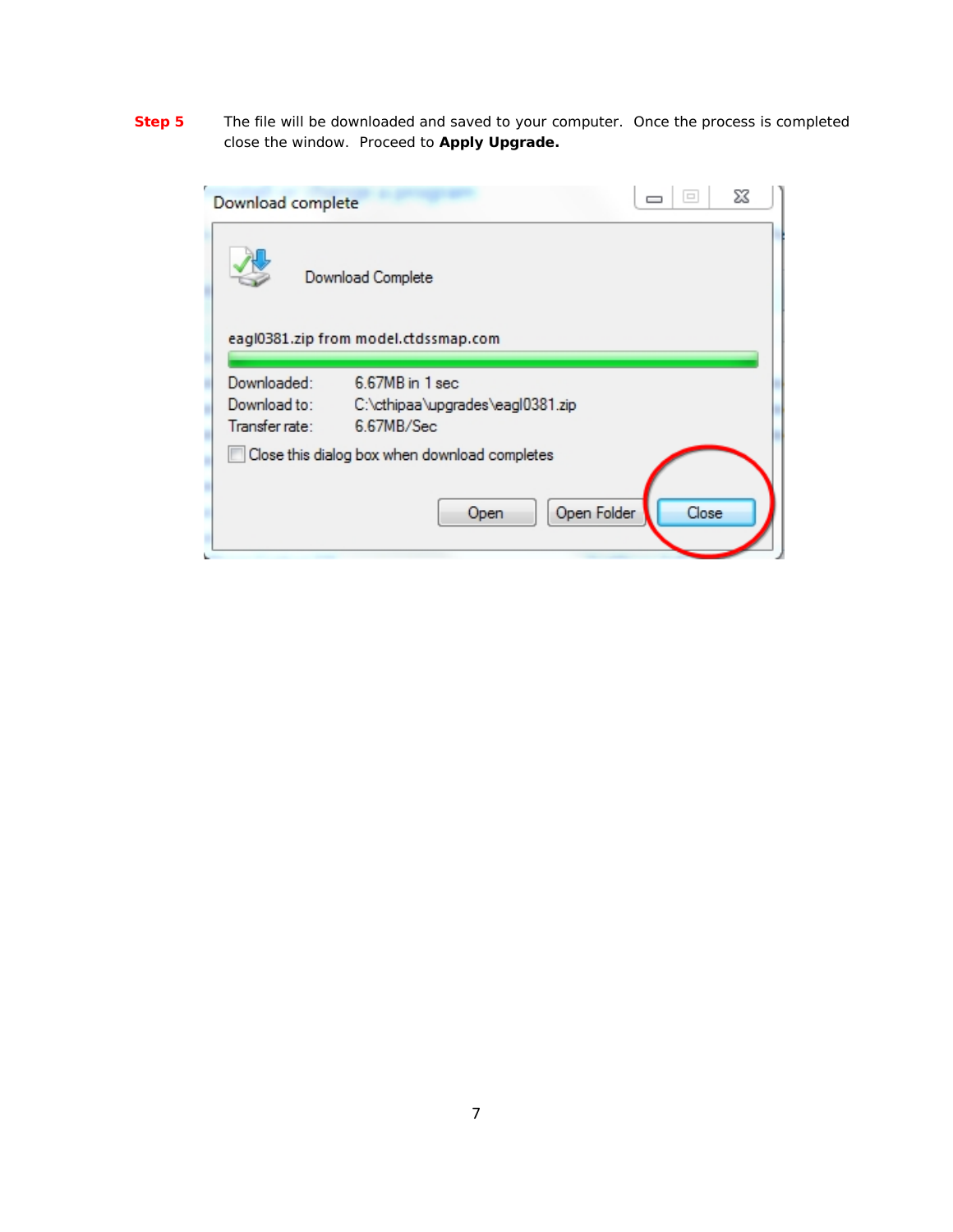### **Apply Upgrade**

- **Step 1** Close PES (if it is currently running)
- **Step 2** Select the **Start** button in the lower left of your desktop, and then select **All Programs**, **CT HP Provider Electronic Solutions**, **Upgrade**.



Or you can double-click the **CT HP Provider Electronic Solutions** folder on your desktop to locate the **Upgrade** option/icon. Double-click the **Upgrade** icon.



**Electronic Solutions** 

**Step 3** You will be prompted to exit all applications prior to continuing with the upgrade. Click **Yes**  to proceed.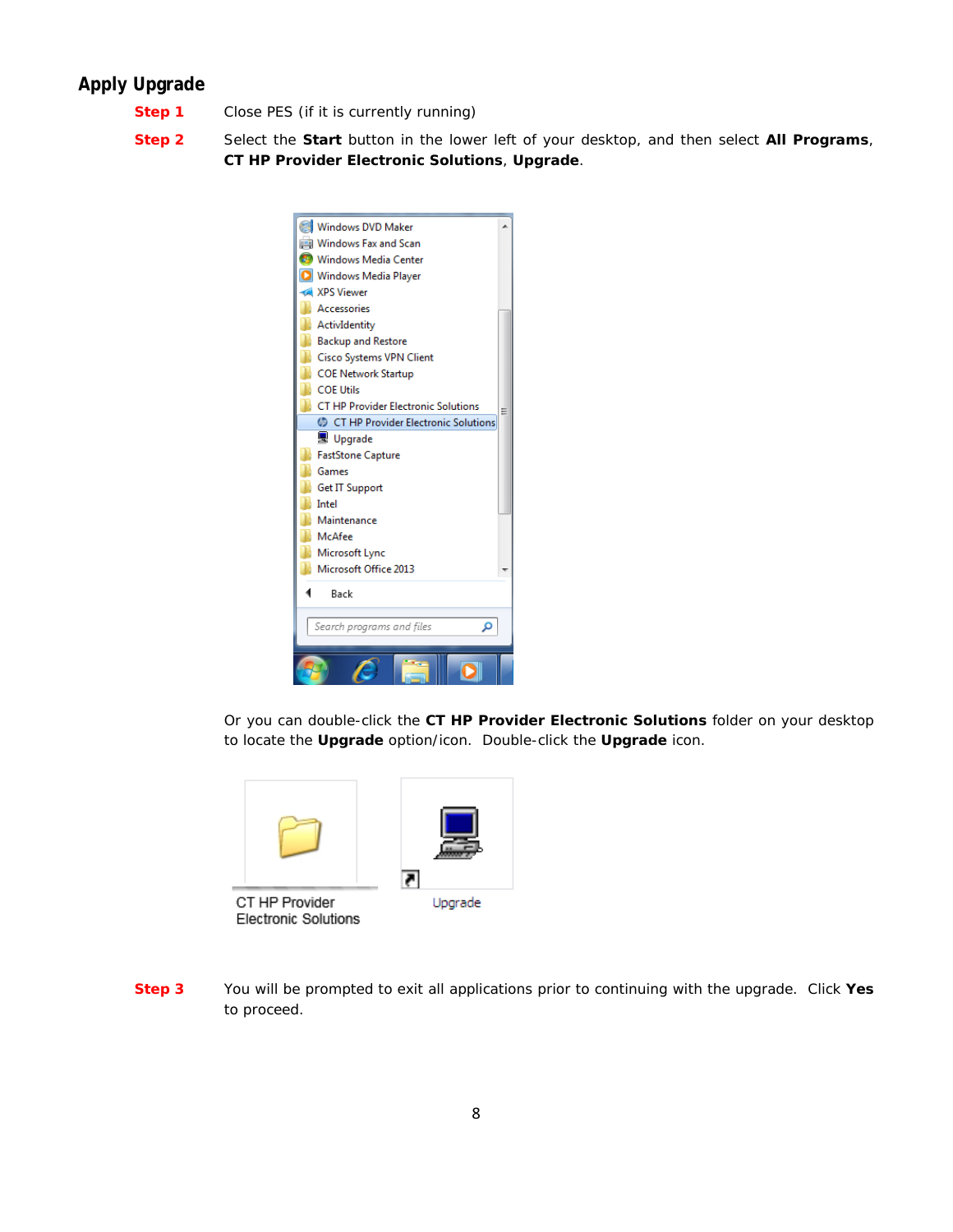

**Step 4** A message displays asking you to OK proceeding with the upgrade to PES 3.81. Click **OK**.

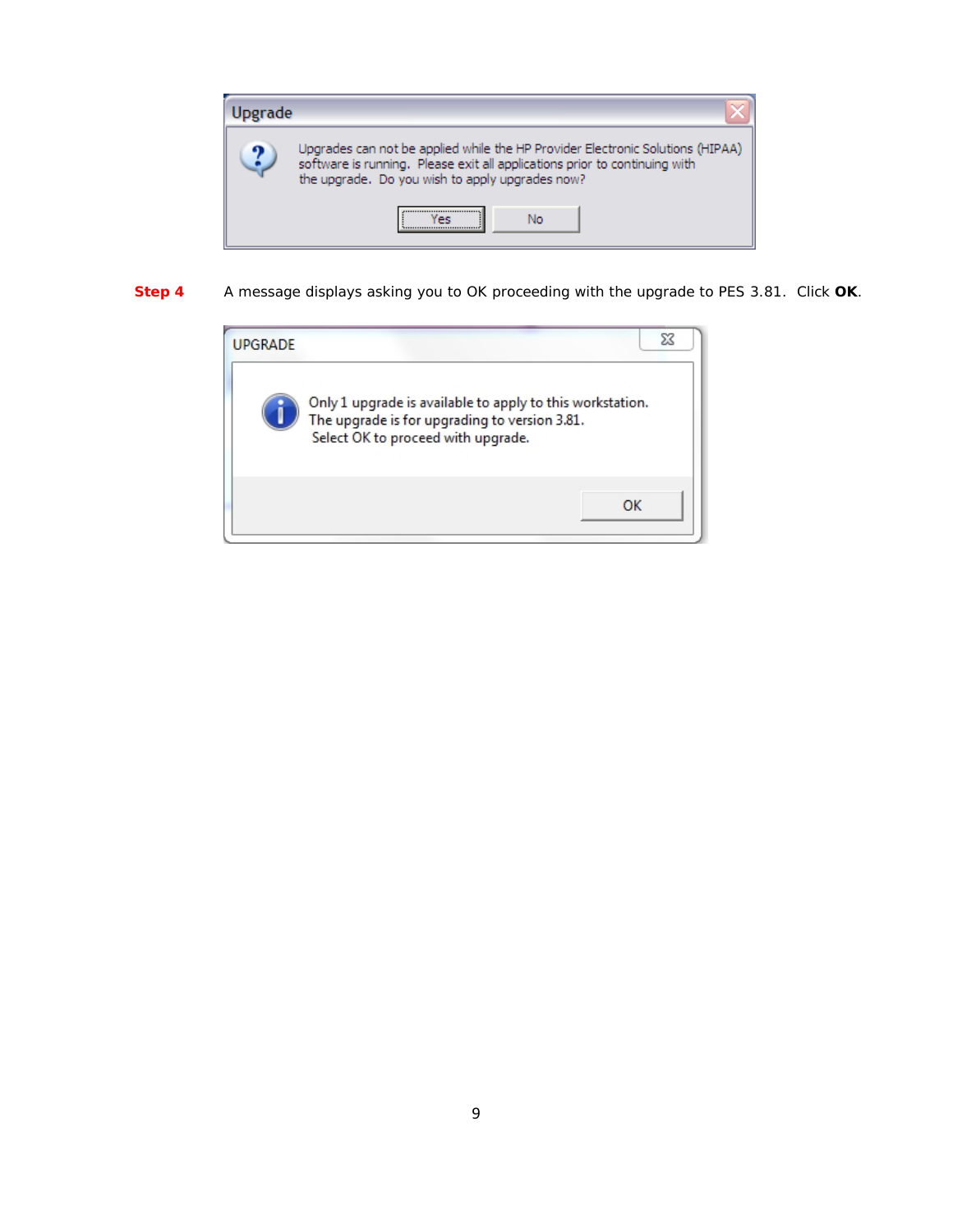**Step 5** The *Upgrade* application will extract the necessary temporary files and prepare to perform the upgrade.

| Restoring |                                                |  |  |
|-----------|------------------------------------------------|--|--|
| $100\%$   | Extracting: c:\cthipaa\upgrades\temp\install\c |  |  |
|           | ltem 19 of 46                                  |  |  |

| upgrade32 - InstallShield Wizard                                                                                                   |
|------------------------------------------------------------------------------------------------------------------------------------|
| Preparing Setup<br>Please wait while the InstallShield Wizard prepares the setup.                                                  |
| upgrade32 Setup is preparing the InstallShield Wizard, which will guide you through the rest of<br>the setup process. Please wait. |
|                                                                                                                                    |
| InstallShield<br>Cancel                                                                                                            |

**Step 6** An upgrade message displays to confirm the upgrade to PES version 3.81. Click **Next**.